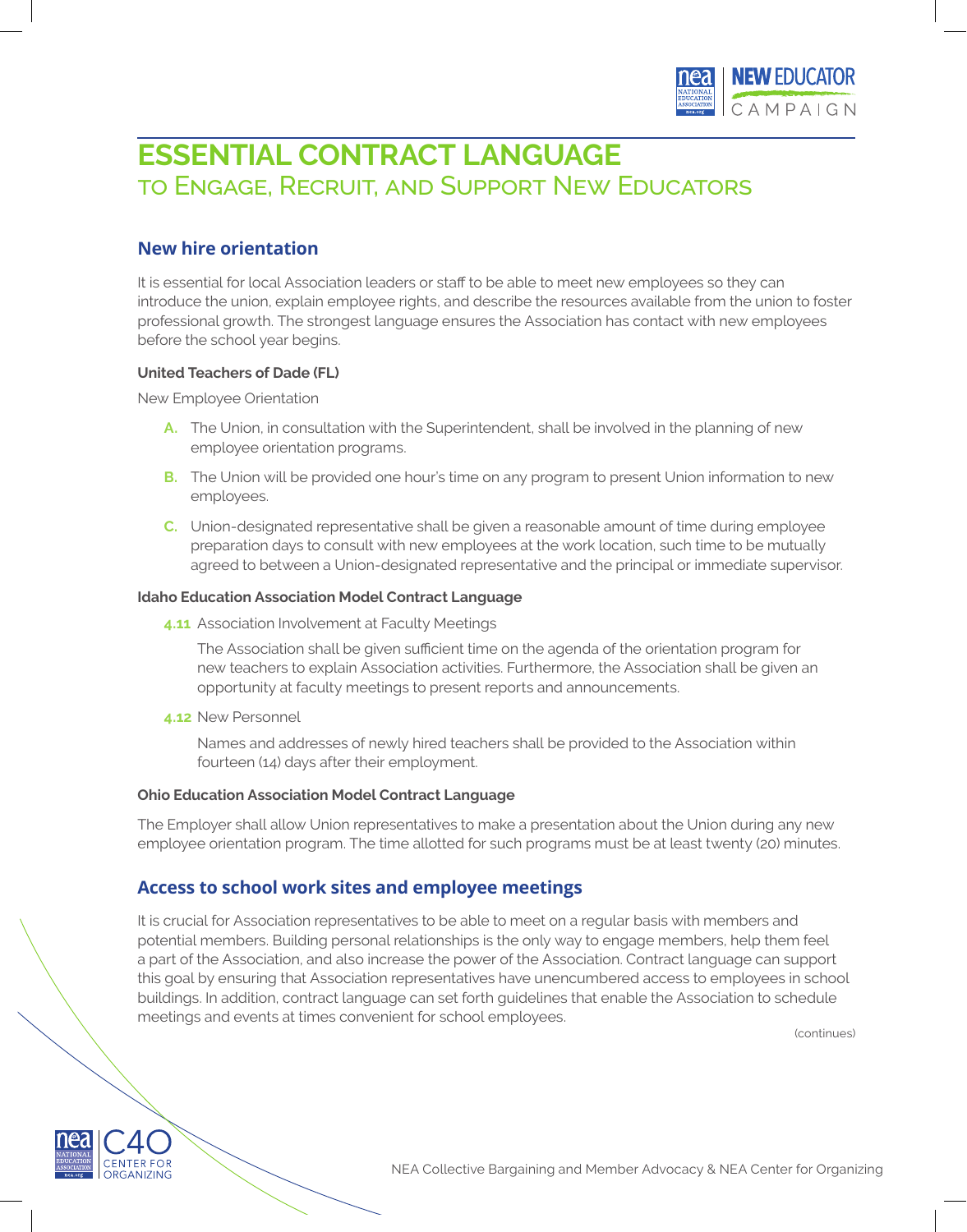

### **United Teachers of Dade (FL)**

Union Meetings

- **A.** A Union-designated representative or building steward, upon giving three days' advance notice to the principal, will be permitted to schedule a regular Union meeting of employees at the work location at least once each month, provided the meeting does not interfere with the direct instruction of students. In non-school work locations, such meetings may be scheduled during the workday at a time agreed upon by the supervising administrator and the Union's representative. Monthly meetings scheduled in advance for the entire school year are accepted in lieu of three days' notice.
- **B.** Emergency Union meetings shall be allowed and scheduled at work locations, provided the Union has requested each work location Union unit to conduct such meetings and, further provided, that the Union or a representative of the Union has given 24 hours' notice to the building principal or work location supervisor, so long as such meeting does not interfere with the direct instruction of students.
- **C.** By mutual agreement, if approved by the principal, the Union's monthly meeting may be held in lieu of the normally scheduled time for a required faculty meeting.
- **D.** Special meetings of employees at each work location may be held by the Union, upon prior notice to the principal, under the same conditions as set forth for regular Union meetings.
- **E.** A Union-designated representative shall be allowed 10 minutes during any required faculty meeting to report on matters involving employee and Union activities.

### **Union Activities at Work Locations**

- **A.** No employee shall be reproached for wearing pins or other identification of membership in the Union
- **B.** Union-designated representative shall be allowed to conduct Union business at duty-free times when not directly instructing students.
- **C.** Union staff, as well as other Union-designated representatives, will be permitted access to any school system facility for the purposes of conferring with the building principal or work location supervisor, administering this Contract, conducting Union elections, conducting Contract ratification votes, membership solicitation, and meetings with employees, provided that such access does not interfere with the direct instruction of students and provided that the steward or UTD staff person/designated representative notifies the office of his/her presence at the work location.
- **D.** The building steward shall have access to the work location public address and closed circuit television system for the purpose of communicating with members of the bargaining unit, so long as such utilization does not interfere with the direct instruction of students.
- **E.** The Union, Union-designated representatives, and Union building stewards shall have access to the work location e-mail for the purpose of communicating with members of the bargaining unit, so long as such utilization does not interfere with the direct instruction of students and in accordance with Board Policies regarding E-Mail in effect at time of ratification. Members of the bargaining unit shall have access to the Union web page (www.UTD.org) from each work location.

(continues)

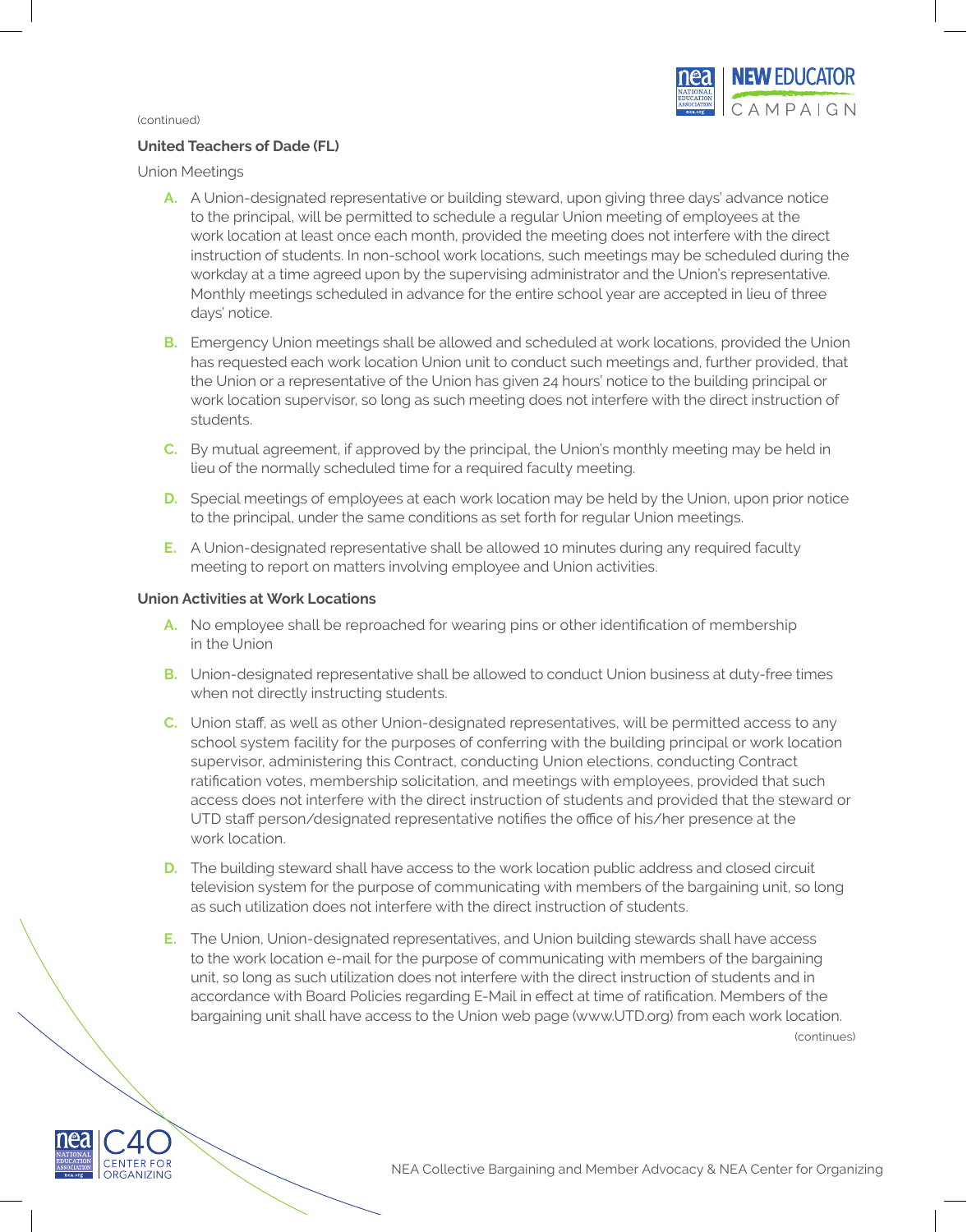

### **Use of Work Location Facilities for Meetings**

The Union and its educational agents shall be provided the use of work location facilities for meetings and education workshops and programs at secondary school sites to facilitate the ability of the instructional staff to maintain and upgrade their professional requirements. The meetings, workshops, and programs shall be after regular workdays and/or on non-school days, except as provided otherwise in this Contract. Reasonable costs shall be jointly determined by the parties.

### **Southwest Local Classroom Teachers Association (OH)**

### Article V: Association Rights

**5.06** Representatives or agents of the Association may transact official business on school property and may visit schools before, during, and after the school day, provided that this shall not interfere with or interrupt normal school operations. Representatives leaving their assigned school(s) must inform their building principal or his/her designee and shall report their presence to the building principal or his/her designee at the school visited, in keeping with the provisions of building policy and the Ohio Revised Code (unless such person is an employee of the Board assigned to or scheduled to such building at such time).

### **Access to member information and communication with members**

A local or state Association must be able to communicate directly with members, both in and out of the school building—via phone, mail, or electronic communications. The Association can facilitate this process by negotiating language that requires the school district to provide the Association with employee contact information on a regular basis, thus ensuring its records are up to date and enabling the Association to communicate with members and potential members. Communicating with members as a group is also vital, so ideally language should also guarantee that the Association can use bulletin boards, staff mailboxes, email, or other means to maintain a consistent and ongoing presence in members' lives.

### **North Slope Borough Education Association (AK)**

The Association shall have access to non-confidential District documents in the same manner as provided for the general public. In addition, the Association shall be provided a list of certified bargaining unit staff along with District email addresses for the staff on or before September 30 of each year of this contract. During the school year, the Association shall receive information regarding certified bargaining unit staff new hires and separations within 30 days of such hire or separation. The District shall not be liable to the Association for any unintentional errors or omissions in documents so provided.

### **Sunnyside Faculty Association/California Teachers Association**

Association Rights

**3.9.** The District, upon request by the Association, agrees to furnish to the Association, within five (5) days of the request, all available information concerning the financial resources, and certified and classified staffing of the District. Such information shall include, but not be limited to: annual financial reports and audits, budgets, interim reports, J-90s; assignment location of personnel; tentative budgetary requirements and allocations; agendas and minutes of all Board meetings and all attachments thereto at the time of distribution to the Board; and membership data including names of all unit members, salaries, benefits, stipends paid, educational background, longevity, and other employee information that may be used in representing Bargaining Unit Members. In addition, such information, by request of the Association, shall be supplied via electronic means if the District keeps such data in electronic format.

(continues)

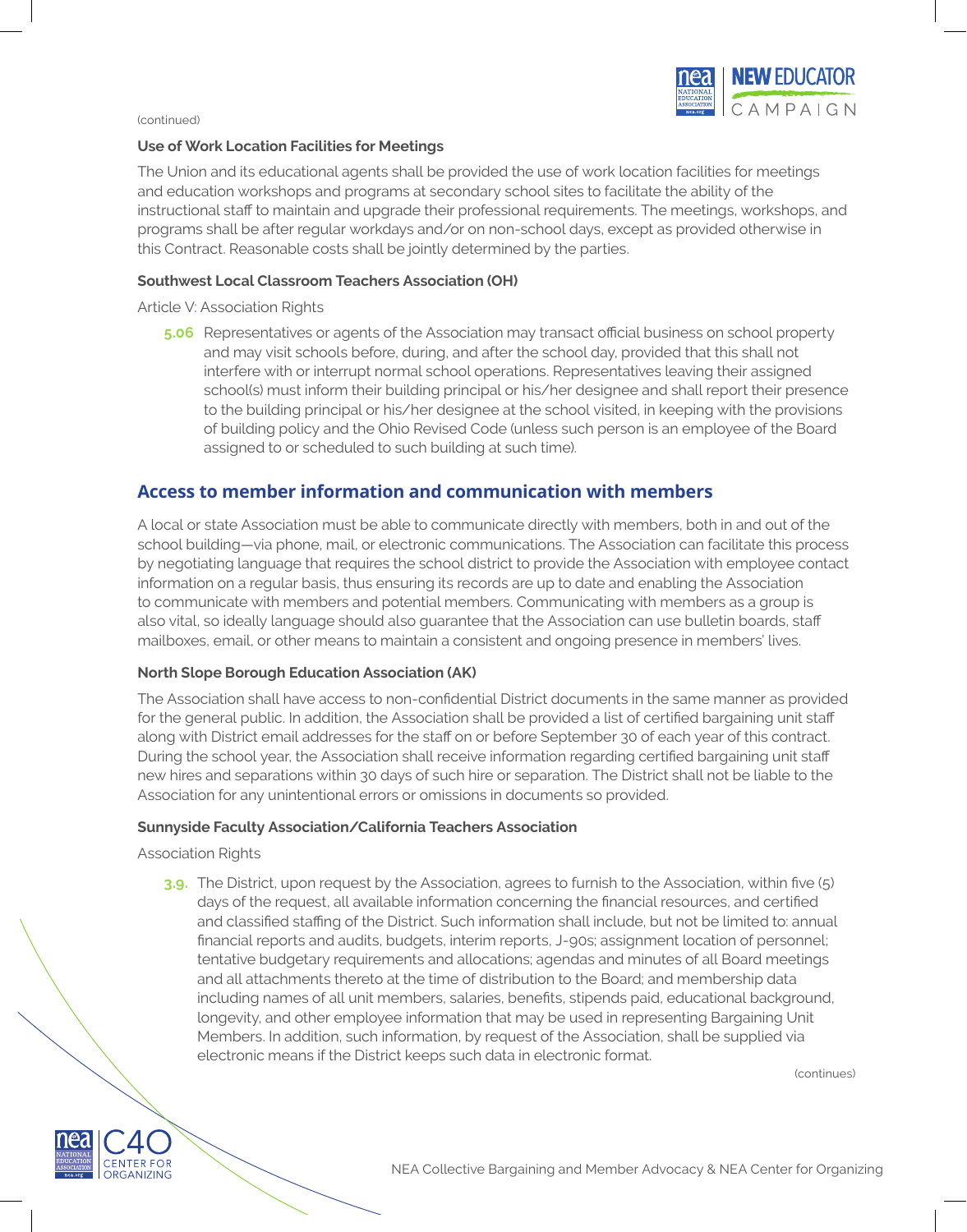

### **Milford Education Association (DE)**

The Association, to the exclusion of all rival unions, shall have the exclusive use of the school mailboxes and interschool mail facilities.

### **NEA-New Hampshire Model Contract Language**

The Association and its representatives shall have the right to post notices of activities and matters of Association concern on teacher bulletin boards, at least one of which shall be provided in each school building. The Association may use the district mail service and teacher mail boxes for expeditious communication to teachers.

#### **Bethel Education Association (WA)**

To the extent it does not overtax building mailbox facilities, the District shall permit the Association use of the District courier service for distribution of Association communications materials. Such materials shall be clearly labeled as Association business, display the name of the authorizing Association representative and shall not defame any individual, group, or agency. Partisan political materials shall not be distributed through the school district's mail or e-mail service. The District shall permit the Association to use District e-mail for Association communications as permitted by law.

### **Reducing college debt**

Student loan debt for new teachers is a sizeable burden for educators and is a significant problem for students seeking to become teachers; often the debt load leads them to decide not to enter the profession or abandon it after several years. In many states, teacher compensation has fallen substantially in comparison to comparable private-sector jobs. In addition, minimal salary increases have not kept pace with increased health care and other living expenses. As a result, teachers struggle to pay off their student loans and many feel they have no choice but to leave the teaching profession. Several affiliates have negotiated language that goes beyond the traditional, and often limited, tuition reimbursement language and focuses on helping new teachers reduce their education-related debt.

### **Carrabec Education Association (ME)**

Teachers may apply for interest deferred loans from the district for support of pursuit of education related advanced degrees not directly related to their current or anticipated teaching assignments (administration, educational specialists). Such loans may be made at the discretion of the superintendent within available resources of the budget.

- **a.** Loan forgiveness would be based on serving the district in the newly certified/licensed area. Loan forgiveness would be pro-rated over the same time period as the loan was taken over and be part of the teachers compensation package.
- **b.** Loan deferment would be based on continuing in a teacher role with the district.

(continues)



NEA Collective Bargaining and Member Advocacy & NEA Center for Organizing